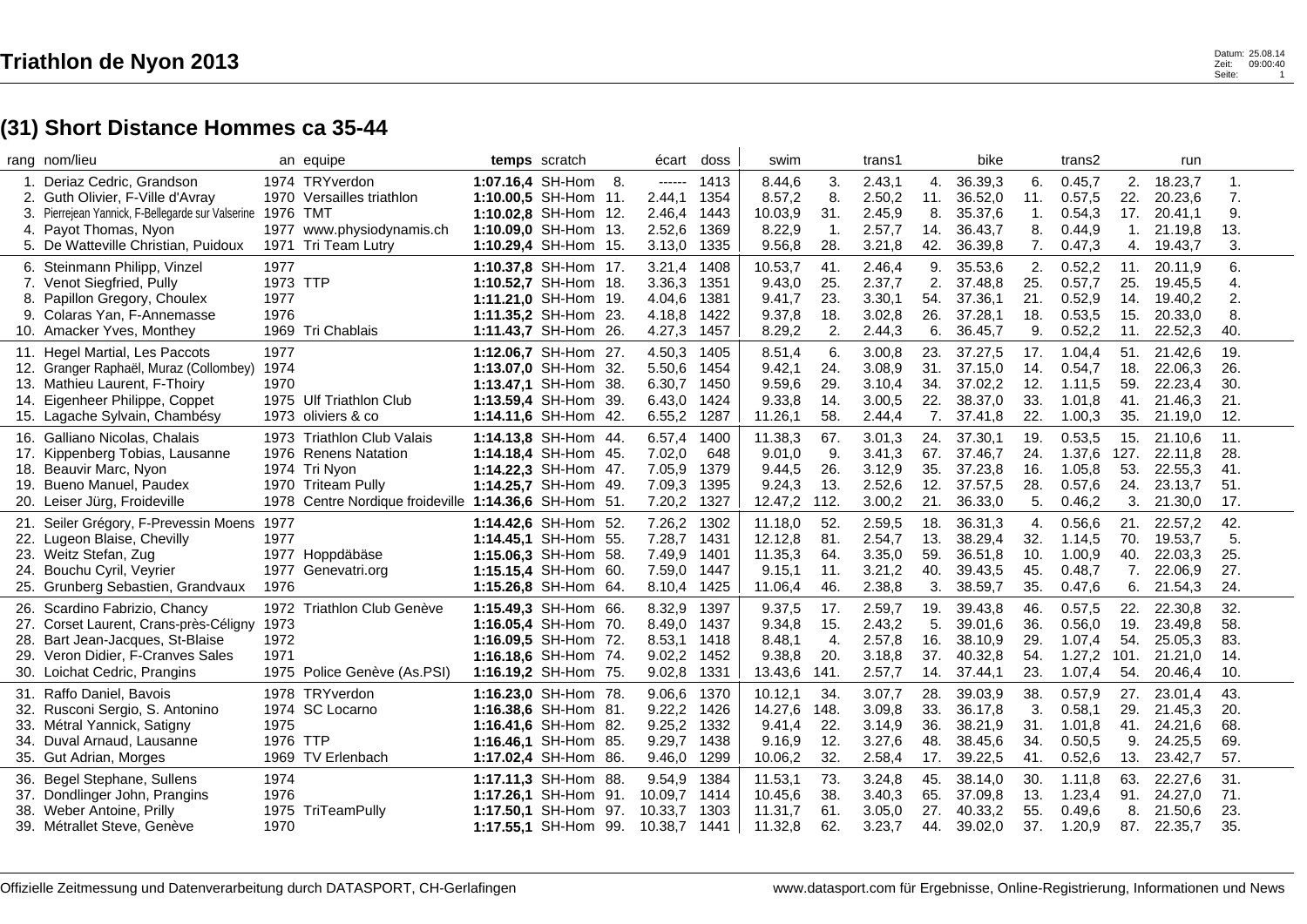|     | rang nom/lieu                                        |      | an equipe         | temps scratch                        |  | écart   | doss | swim    |      | trans1 |      | bike    |      | trans2 |      | run     |      |
|-----|------------------------------------------------------|------|-------------------|--------------------------------------|--|---------|------|---------|------|--------|------|---------|------|--------|------|---------|------|
|     | 40. Santos Arturo, Genève                            | 1974 |                   | 1:17.55,4 SH-Hom 100.                |  | 10.39,0 | 1444 | 8.50,6  | 5.   | 3.23,4 | 43.  | 41.44,4 | 74.  | 1.21,8 | 88.  | 22.35,2 | 34.  |
| 41. | Beasant Tim, F-Echenevex                             | 1976 |                   | 1:17.56,8 SH-Hom 101.                |  | 10.40,4 | 1358 | 12.14,5 | 82.  | 3.51,3 | 78.  | 37.34,0 | 20.  | 1.24,8 | 96.  | 22.52,2 | 39.  |
|     | 42. Axam Stuart, Founex                              | 1972 |                   | 1:18.01,4 SH-Hom 103.                |  | 10.45.0 | 1363 | 11.18,9 | 54.  | 3.08,5 | 30.  | 37.51,1 | 26.  | 1.08,9 | 56.  | 24.34,0 | 72.  |
|     | 43. Rowe-Ham Gerry, Nyon                             | 1974 |                   | 1:18.03.6 SH-Hom 104.                |  | 10.47,2 | 1389 | 11.21,8 | 55.  | 3.01,5 | 25.  | 39.38,0 | 43.  | 0.57,9 | 27.  | 23.04,4 | 44.  |
|     | 44. Rohrer Yann, Carouge GE                          | 1978 |                   | 1:18.04,0 SH-Hom 105.                |  | 10.47,6 | 1388 | 9.44,9  | 27.  | 3.35,8 | 61.  | 40.13,9 | 50.  | 1.16,0 | 72.  | 23.13,4 | 49.  |
|     | 45. Da Silva Santos David. F-Divonne les Bains 1971  |      |                   | 1:18.06.8 SH-Hom 106.                |  | 10.50.4 | 1334 | 11.28,5 | 59.  | 2.47,6 | 10.  | 41.17.9 | 68.  | 1.02,9 | 44.  | 21.29,9 | 16.  |
|     | 46. Pennone Steve, Sullens                           | 1971 |                   | 1:18.42,9 SH-Hom 116.                |  | 11.26,5 | 1316 | 13.12,7 | 135. | 3.09,5 | 32.  | 39.42,1 | 44.  | 1.00,1 | 34.  | 21.38,5 | 18.  |
|     | 47. Folly Yann, Genève                               | 1978 |                   | 1:18.50,7 SH-Hom 117.                |  | 11.34,3 | 1449 | 9.01,6  | 10.  | 3.47,2 | 72.  | 41.21,3 | 70.  | 1.14,2 | 69.  | 23.26,4 | 53.  |
|     | 48. Moine Jérôme, Genève                             | 1970 |                   | 1:19.08,4 SH-Hom 119.                |  | 11.52,0 | 1387 | 11.52,6 | 72.  | 3.31,2 | 56.  | 39.06,2 | 39.  | 1.25,0 | 98.  | 23.13,4 | 49.  |
|     | 49. Schwermer Heinzpeter, Niederscherli 1969         |      |                   | 1:19.56,1 SH-Hom 122.                |  | 12.39,7 | 1398 | 12.41,3 | 104. | 3.46,6 | 70.  | 37.51,4 | 27.  | 1.38,1 | 128. | 23.58,7 | 60.  |
| 50. | Rihs Olivier, Gland                                  |      | 1976 CTAC         | 1:20.06,8 SH-Hom 124.                |  | 12.50,4 | 1338 | 12.46,2 | 110. | 3.07,8 | 29.  | 39.29,0 | 42.  | 1.03,1 | 46.  | 23.40,7 | 55.  |
|     | 51. Boccon-Gibod Pierre-Claver, F-Aix les Bains      | 1973 |                   | 1:20.45,0 SH-Hom 131. 13.28,6        |  |         | 1428 | 12.58,6 | 120. | 4.13,6 | 101. | 39.20,8 | 40.  | 1.32,5 | 116. | 22.39,5 | 37.  |
|     | 52. Overney Alexandre, Vuadens                       | 1972 |                   | <b>1:20.47,5 SH-Hom 132. 13.31,1</b> |  |         | 1319 | 10.46,3 | 39.  | 3.19,6 | 38.  | 42.22,1 | 88.  | 1.13,4 | 67.  | 23.06,1 | 45.  |
|     | 53. Morris Brian, Nyon                               | 1969 |                   | 1:20.49,2 SH-Hom 133.                |  | 13.32,8 | 1368 | 13.22,0 | 137. | 3.20,8 | 39.  | 39.54,3 | 47.  | 1.03,5 | 48.  | 23.08,6 | 46.  |
|     | 54. Borrelli Claudio, Avully                         | 1970 |                   | 1:21.03,0 SH-Hom 136.                |  | 13.46,6 | 1436 | 11.01,7 | 44.  | 4.25,3 | 119. | 42.03,9 | 86.  | 1.16,8 | 74.  | 22.15,3 | 29.  |
|     | 55. Lenz Alban, Le Vaud                              | 1975 |                   | 1:21.19,2 SH-Hom 138.                |  | 14.02,8 | 1440 | 12.36,9 | 98.  | 3.30,1 | 54.  | 41.02,8 | 62.  | 1.24,9 | 97.  | 22.44,5 | 38.  |
|     | 56. Bazarbachi Amir. Vésenaz                         | 1977 |                   | 1:21.29,5 SH-Hom 140.                |  | 14.13.1 | 1305 | 9.39,7  | 21.  | 2.59,8 | 20.  | 42.41,6 | 95.  | 0.59,9 | 33.  | 25.08.5 | 84.  |
|     | 57. Thibaud Jérome, F-Gex                            | 1974 |                   | 1:21.32,4 SH-Hom 141. 14.16,0        |  |         | 1289 | 11.25,0 | 57.  | 4.33,8 | 128. | 42.48.6 | 97.  | 1.18,2 | 83.  | 21.26,8 | 15.  |
|     | 58. Palermo Salvatore, Satigny                       | 1973 | Patek Philippe SA | 1:21.32,5 SH-Hom 142.                |  | 14.16.1 | 1343 | 11.30,8 | 60.  | 3.28,5 | 50.  | 41.28,8 | 71.  | 1.11,7 | 61.  | 23.52,7 | 59.  |
|     | 59. Gut Alain, Morges                                | 1972 |                   | 1:21.38,8 SH-Hom 144.                |  | 14.22,4 | 1386 | 11.54,1 | 74.  | 3.26,4 | 46.  | 40.55,6 | 60.  | 1.11,7 | 61.  | 24.11,0 | 66.  |
|     | 60. Paillet Sebastien, Essertines-sur-Rolle 1976     |      |                   | 1:21.48,3 SH-Hom 145.                |  | 14.31,9 | 1432 | 10.15,2 | 35.  | 4.01,2 | 88.  | 43.00,5 | 98.  | 1.22,3 | 89.  | 23.09,1 | 47.  |
|     | 61. Charpier Philippe, F-Viuz en Sallaz 1971         |      |                   | 1:22.04.4 SH-Hom 147. 14.48.0        |  |         | 1382 | 11.38,1 | 66.  | 4.33,2 | 127. | 40.16,7 | 52.  | 1.30,4 | 112. | 24.06.0 | 62.  |
|     | 61. Kirchhofer Lorenz, Epalinges                     |      | 1972 Akinoa       | 1:22.04,4 SH-Hom 147.                |  | 14.48,0 | 1391 | 10.56,8 | 43.  | 3.38,3 | 64.  | 42.02,2 | 84.  | 1.24,4 | 94.  | 24.02,7 | 61.  |
|     | 63. Ackerman Keith, Valais                           | 1971 |                   | 1:22.08.7 SH-Hom 150.                |  | 14.52.3 | 1282 | 11.06,7 | 47.  | 3.21,7 | 41.  | 43.59.0 | 106. | 1.02,9 | 44.  | 22.38.4 | 36.  |
|     | 64. Bigard Laurent, F-Logras                         | 1977 |                   | 1:22.19,8 SH-Hom 155.                |  | 15.03,4 | 1410 | 12.43,3 | 106. | 3.51,0 | 77.  | 40.45,2 | 59.  | 1.17,7 | 80.  | 23.42,6 | 56.  |
|     | 65. Sabre Julien, F-Annecy le Vieux                  | 1977 |                   | 1:22.22.3 SH-Hom 156.                |  | 15.05,9 | 1433 | 8.53,5  | 7.   | 3.49,7 | 75.  | 41.34,1 | 73.  | 1.23,4 | 91.  | 26.41,6 | 106. |
|     | 66. Nigro Edouard, Denges                            |      | 1974 CNN Tri Nyon | 1:22.32,3 SH-Hom 160.                |  | 15.15,9 | 1453 | 10.43,7 | 37.  | 3.29,2 | 52.  | 40.28,5 | 53.  | 1.17,3 | 78.  | 26.33,6 | 100. |
|     | 67. Carnevale Arella Giorgio, F-Ferney Voltaire 1974 |      |                   | 1:22.40,1 SH-Hom 163.                |  | 15.23,7 | 1322 | 12.12,1 | 78.  | 3.29,1 | 51.  | 41.04,4 | 63.  | 1.13,7 | 68.  | 24.40,8 | 75.  |
|     | 68. Wales Paul, Crans-près-Céligny                   | 1973 |                   | 1:22.57,1 SH-Hom 167.                |  | 15.40,7 | 1324 | 9.36,1  | 16.  | 3.35,7 | 60.  | 42.22,5 | 89.  | 1.15,2 | 71.  | 26.07,6 | 95.  |
|     | 69. Bleses Olivier, F-Gex                            | 1978 |                   | 1:23.25,1 SH-Hom 172.                |  | 16.08,7 | 1394 | 13.11,3 | 133. | 3.50,4 | 76.  | 41.47,9 | 76.  | 1.10,5 | 58.  | 23.25,0 | 52.  |
|     | 70. Viette Olivier, Chêne-Bourg                      | 1969 | Patek Philippe SA | 1:23.30,4 SH-Hom 173.                |  | 16.14,0 | 1344 | 11.37,2 | 65.  | 3.32,1 | 57.  | 40.00,2 | 49.  | 1.41,0 | 135. | 26.39,9 | 104. |
| 71. | Burnat Jean, Pully                                   | 1970 |                   | 1:23.36,7 SH-Hom 175.                |  | 16.20,3 | 1448 | 10.54,5 | 42.  | 3.28,0 | 49.  | 44.15,4 | 110. | 1.25,0 | 98.  | 23.33,8 | 54.  |
|     | 72. Asenio David, Grand-Saconnex                     |      | 1973 UBS SA       | 1:23.45.1 SH-Hom 180.                |  | 16.28,7 | 1446 | 13.01,4 | 123. | 4.14,1 | 102. | 41.08.7 | 65.  | 1.12,2 | 65.  | 24.08.7 | 64.  |
|     | 73. Bassin Pierre-Yves, Perroy                       | 1971 |                   | 1:23.59,4 SH-Hom 184.                |  | 16.43,0 | 1409 | 12.19,0 | 86.  | 3.40,4 | 66.  | 41.08,6 | 64.  | 1.19,9 | 84.  | 25.31,5 | 90.  |
|     | 74. Vogt Silas, Marin-Epagnier                       | 1969 |                   | 1:24.02,7 SH-Hom 185.                |  | 16.46,3 | 1435 | 13.45,4 | 142. | 3.26,7 | 47.  | 40.40,0 | 58.  | 1.27,9 | 103. | 24.42,7 | 76.  |
|     | 75. Ramel Charly, F-Chevry                           | 1969 |                   | 1:24.13,4 SH-Hom 188.                |  | 16.57,0 | 1407 | 12.50,1 | 114. | 3.45,6 | 69.  | 41.48,1 | 77.  | 1.23,2 | 90.  | 24.26,4 | 70.  |
|     | 76. Tsybychev Dmitri, USA-East Setauket 1974         |      |                   | 1:24.13.8 SH-Hom 189.                |  | 16.57,4 | 1361 | 12.15,3 | 83.  | 3.42,0 | 68.  | 43.40,9 | 103. | 1.24,3 | 93.  | 23.11,3 | 48.  |
|     | 77. Sturzenegger Christophe, Genève 1976             |      |                   | 1:24.20.0 SH-Hom 190.                |  | 17.03.6 | 1356 | 12.55,1 | 118. | 4.05,5 | 92.  | 41.20,8 | 69.  | 1.02,2 | 43.  | 24.56,4 | 81.  |
|     | 78. Cantero Motero Honly, Genève                     |      | 1976 Running TPG  | 1:24.24,2 SH-Hom 191. 17.07,8        |  |         | 1385 | 12.59,0 | 121. | 3.57,5 | 82.  | 41.10,0 | 66.  | 1.34,0 | 119. | 24.43,7 | 77.  |

 $\overline{1}$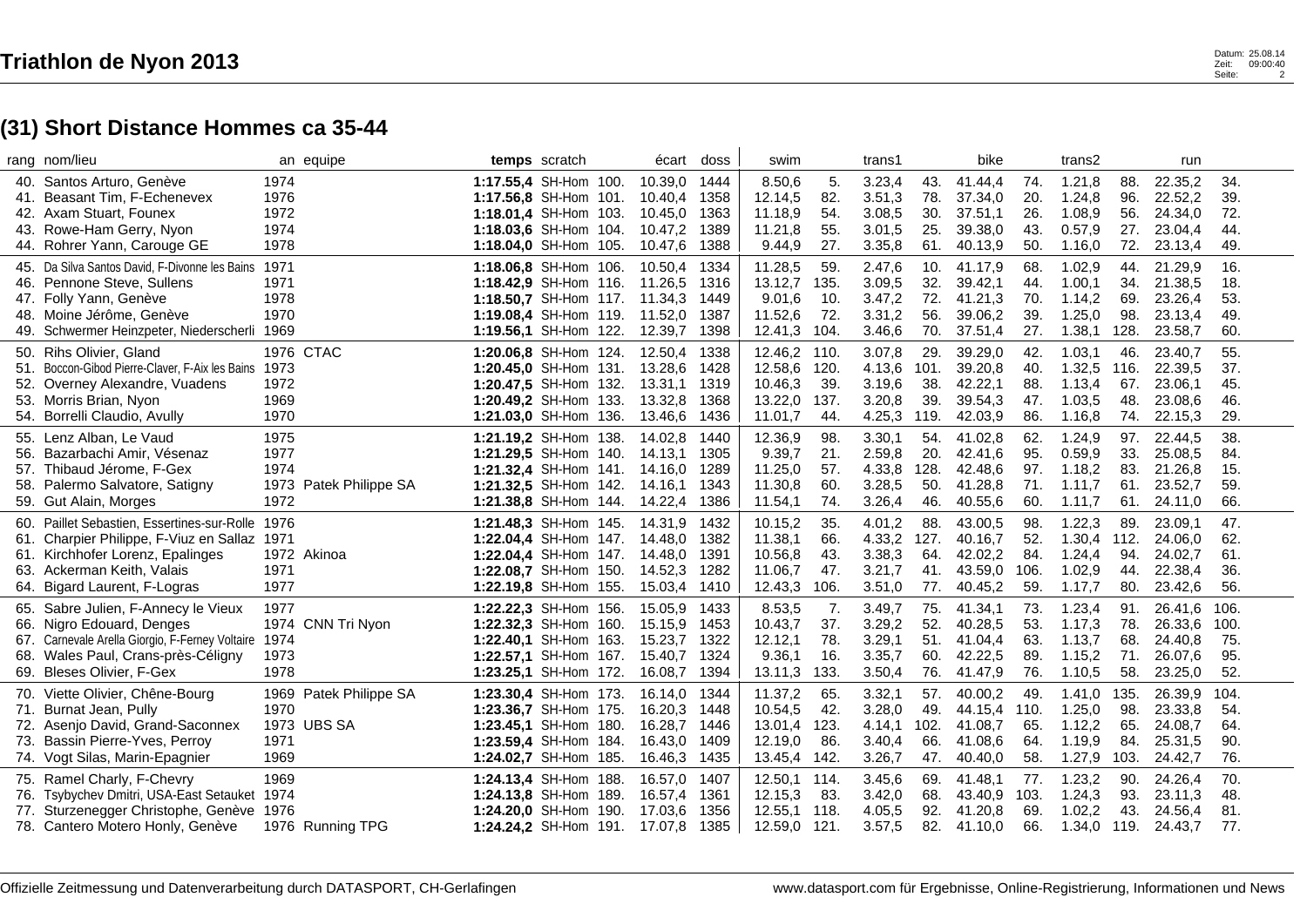|      | rang nom/lieu                                                                      |              | an equipe                                       |                                                | temps scratch | écart              | doss         | swim               |              | trans1           |             | bike               |              | trans2                     |             | run                          |              |
|------|------------------------------------------------------------------------------------|--------------|-------------------------------------------------|------------------------------------------------|---------------|--------------------|--------------|--------------------|--------------|------------------|-------------|--------------------|--------------|----------------------------|-------------|------------------------------|--------------|
|      | 79. Moore Ian, F-Neydens<br>80. Martin David, F-Divonne les Bains 1974             | 1970         |                                                 | 1:24.26.6 SH-Hom 192.<br>1:24.32,3 SH-Hom 194. |               | 17.10,2<br>17.15,9 | 1313<br>1415 | 12.37,4<br>12.18,5 | 100.<br>85.  | 4.00,2<br>4.05,8 | 85.<br>94.  | 41.59,9<br>42.27,1 | 83.<br>90.   | 0.59.3<br>1.30,6           | 31.<br>114. | 24.49,8<br>24.10,3           | 79.<br>65.   |
|      | 81. Dutruel Richard, F-Amphion les Bains 1972<br>82. Scott Chris, Hermance         |              | 1969 Team Jock                                  | 1:24.32,4 SH-Hom 195.<br>1:24.33.2 SH-Hom 196. |               | 17.16,0<br>17.16,8 | 1423<br>1309 | 12.56,7<br>12.31,3 | 119.<br>94.  | 4.00,6<br>3.59,7 | 86.<br>84.  | 41.52,9<br>41.50,9 | 79.<br>78.   | 0.51,1<br>1.33,4           | 10.<br>118. | 24.51,1<br>24.37,9           | 80.<br>73.   |
|      | 83. Baux Pierre, F-Premanon                                                        |              | 1972 LES BAUX                                   | 1:24.52,4 SH-Hom 202.                          |               | 17.36,0            | 1412         | 13.04,3            | 125.         | 4.34,6           | 130.        | 43.55,0            | 105.         | 1.31,6                     | 115.        | 21.46,9                      | 22.          |
|      | 84. Ozaki Takeo, F-Divonne les Bains 1971                                          | 1972         |                                                 | 1:24.53,3 SH-Hom 203.<br>1:25.01.8 SH-Hom 206. |               | 17.36,9<br>17.45,4 | 1291<br>1362 | 11.52,0<br>11.48,5 | 71.<br>70.   | 4.21,8<br>3.58,3 | 116.<br>83. | 42.28,4            | 91.<br>51.   | 1.00,3<br>1.49,9           | 35.<br>140. | 25.10,8<br>27.09,5           | 85.<br>108.  |
| 85.  | Jaquier Laurent, Eysins<br>86. Presedo Roberto, Carouge GE                         | 1976         | Vélouches                                       | 1:25.09,1 SH-Hom 208.                          |               | 17.52,7            | 1297         | 12.06,6            | 77.          | 3.53,8           | 80.         | 40.15,6<br>39.56,4 | 48.          | 1.28,9                     | 106.        | 27.43,4                      | 117.         |
|      | 87. Allagnat Florent, Lausanne                                                     | 1978         |                                                 | 1:25.19,0 SH-Hom 211.                          |               | 18.02,6            | 1411         | 11.59,1            | 75.          | 4.51,1           | 138.        | 41.30,8            | 72.          | 1.54,4                     | 147.        | 25.03,6                      | 82.          |
|      | 88. Nicolet Julien, Athenaz (Avusy)                                                | 1974         |                                                 | 1:25.33,7 SH-Hom 213.                          |               | 18.17,3            | 1346         | 12.12,2            | 79.          | 3.29,9           | 53.         | 41.55,8            | 82.          | 1.24,4                     | 94.         | 26.31,4                      | 99.          |
| 89.  | Gigaud Cédric, Vallamand                                                           | 1977         |                                                 | 1:25.41,9 SH-Hom 216.                          |               | 18.25,5            | 1380         | 13.11,8            | 134.         | 4.05,6           | 93.         | 40.34,1            | 56.          | 1.13,0                     | 66.         | 26.37,4                      | 103.         |
|      | 90. Débieux Stéphane, Vessy                                                        | 1972<br>1974 |                                                 | 1:25.47,4 SH-Hom 218.                          |               | 18.31,0            | 1430         | 11.41,5            | 68.<br>63.   | 5.24,4           | 151.        | 41.45,4            | 75.          | 1.34,8                     | 122.        | 25.21,3                      | 86.<br>94.   |
| 92.  | 91. Lain Richard, Prangins<br>Onimus Vincent, F-Annecy le Vieux 1974               |              |                                                 | 1:25.51,6 SH-Hom 219.<br>1:26.10,1 SH-Hom 222. |               | 18.35,2<br>18.53,7 | 1325<br>1296 | 11.35,2<br>10.39,0 | 36.          | 4.16,4<br>3.46,6 | 106.<br>70. | 42.21,6<br>41.15,5 | 87.<br>67.   | 1.35,5 125.<br>1.42,5      | 136.        | 26.02,9<br>28.46,5           | 124.         |
|      | 93. Bourgin Laurent, Gland                                                         | 1973         |                                                 | 1:26.32,7 SH-Hom 227.                          |               | 19.16,3            | 1348         | 13.17,4            | 136.         | 4.03,5           | 90.         | 42.35,5            | 93.          | 1.12,0                     | 64.         | 25.24,3                      | 88.          |
|      | 94. Gerson Moise, Meyrin                                                           | 1970         |                                                 | 1:26.44,2 SH-Hom 229.                          |               | 19.27,8            | 264          | 14.00,9            | 144.         | 4.23,7           | 118.        | 44.14,6            | 109.         | 1.30,5                     | 113.        | 22.34,5                      | 33.          |
| 95.  | Capt Olivier, Corsier GE                                                           | 1970         |                                                 | 1:26.55,9 SH-Hom 232.                          |               | 19.39,5            | 1317         | 12.18,1            | 84.          | 3.34,6           | 58.         | 42.03,4            | 85.          | 1.17,9                     | 82.         | 27.41,9                      | 116.         |
|      | 96. Harrison Roger, Crans-près-Céligny 1975                                        |              |                                                 | 1:27.06,8 SH-Hom 235.                          |               | 19.50,4            | 1375         | 13.01,3            | 122.         | 3.35,9           | 63.         | 41.53,6            | 80.          | 1.17,0                     | 76.         | 27.19.0 112.                 |              |
|      | 97. Lopez Antonio, Poliez-le-Grand<br>98. Fry James, Nyon                          |              | 1972 Grd'Poliez<br>1975 Base Nyon               | 1:27.37,4 SH-Hom 240.<br>1:27.46,2 SH-Hom 242. |               | 20.21,0<br>20.29,8 | 1340<br>1284 | 13.07,3<br>12.45,8 | 128.<br>109. | 4.38,3<br>3.35,8 | 132.<br>61. | 40.36,3<br>44.38,0 | 57.<br>116.  | 1.49,0<br>1.16,9           | 139.<br>75. | 27.26,5<br>25.29,7           | 115.<br>89.  |
|      | 99. Coze Alexis, Nyon                                                              | 1975         |                                                 | 1:27.58,3 SH-Hom 246.                          |               | 20.41,9            | 1357         | 12.20,1            | 88.          | 4.42,8           | 136.        | 45.20,4            | 122.         | 0.47,5                     | 5.          | 24.47,5                      | 78.          |
|      | 100. Stauffer David, Prilly                                                        | 1976         |                                                 | 1:28.39.0 SH-Hom 254.                          |               | 21.22,6            | 1399         | 12.34,7            | 97.          | 4.17,9           | 110.        | 44.01,4            | 107.         | 1.09,2                     | 57.         | 26.35,8                      | 101.         |
|      | 101. Hilfiker Christian, Genève                                                    |              | 1976 trigeneve.ch                               | 1:28.53,7 SH-Hom 259.                          |               | 21.37,3            | 1336         | 9.37,8             | 18.          | 4.20,7           | 114.        | 44.12,6            | 108.         | 1.17,0                     | 76.         | 29.25,6                      | 131.         |
| 102. | Gyger Stéphane, Biel/Bienne                                                        | 1976         |                                                 | 1:28.55,8 SH-Hom 260.                          |               | 21.39,4            | 1278         | 11.17,1            | 51.          | 4.58,4           | 141.        | 40.59,4            | 61.          | 1.40,7                     | 134.        | 30.00,2                      | 139.         |
|      | 103. Bouhadra Calim, F-Cessy                                                       | 1972         |                                                 | 1:28.56,3 SH-Hom 261.                          |               | 21.39,9            | 1429         | 12.39,9            | 102.         | 4.11,0           | 98.         | 42.43,7            | 96.          | 1.00,6                     | 39.         | 28.21,1                      | 121.         |
|      | 104. Cheikh Stephane, F-Crozet                                                     | 1973         | <b>Cameroun Triathlon</b>                       | 1:29.00,7 SH-Hom 265.                          |               | 21.44,3            | 1421         | 12.44,8            | 108.         | 4.10,5           | 97.         | 42.30,3            | 92.          | 1.35,0                     | 124.        | 28.00,1 119.                 |              |
|      | 105. Silvano Marco, Cernier<br>106. Carrias Aurélien, F-Annecy le Vieux 1976       | 1973         |                                                 | 1:29.20.0 SH-Hom 269.<br>1:29.38.1 SH-Hom 273. |               | 22.03,6<br>22.21,7 | 1360<br>1294 | 11.14,0<br>12.41,0 | 50.<br>103.  | 4.56,0<br>4.10,1 | 140.<br>95. | 44.19,8<br>43.16,6 | 113.<br>99.  | 2.09,2 154.<br>1.37,1 126. |             | 26.41,0 105.<br>27.53,3 118. |              |
|      | 107. Kohls Alexander, Eysins                                                       | 1976         |                                                 | 1:29.38,6 SH-Hom 274.                          |               | 22.22,2            | 1276         | 14.52,8            | 154.         | 4.00,8           | 87.         | 41.55,7            | 81.          | 1.38,9                     | 131.        | 27.10,4                      | 109.         |
|      | 107. Stewart David, GB-Sutton Coldfield 1969                                       |              |                                                 | 1:29.38,6 SH-Hom 274.                          |               | 22.22,2            | 1293         | 11.04,4            | 45.          | 3.47,8           | 73.         | 46.56,2            | 134.         | 1.20,3                     | 85.         | 26.29,9                      | 98.          |
|      | 109. Woodman Mike, F-Ferney Voltaire 1971 Zimbabwe                                 |              |                                                 | 1:29.41,4 SH-Hom 276.                          |               | 22.25,0            | 1420         | 12.33,0            | 95.          | 4.20,3           | 112.        | 47.09,4            | 135.         | 0.58,6                     | 30.         | 24.40,1                      | 74.          |
|      | 110. Devillaz Jean-Luc, Nyon                                                       | 1973         |                                                 | 1:29.44,2 SH-Hom 278.                          |               | 22.27,8            | 1396         | 12.46,7            | 111.         | 4.31,7           | 124.        | 43.35,9            | 102.         | 2.12,6                     | 155.        | 26.37,3                      | 102.         |
|      | 111. Locatelli Vincent, Vinzel                                                     |              | 1969 Magnum Team Reloaded 1:30.17,8 SH-Hom 285. |                                                |               | 23.01,4            | 1310         | 14.11,5            | 145.         | 3.54,9           | 81.         | 44.15,8            | 111.         | 2.16,7                     | 157.        | 25.38,9                      | 91.          |
|      | 112. Betti Claudio, Genolier                                                       | 1974<br>1973 | GenevaTriathlon.org                             | 1:30.35,1 SH-Hom 289.                          |               | 23.18,7            | 1364         | 12.12,4            | 80.          | 4.15,4           | 104.        | 46.03,4 127.       |              | 1.52,8                     | 145.        | 26.11,1                      | 96.<br>92.   |
|      | 113. Perrin Maxime, Genève                                                         |              |                                                 | 1:30.38,2 SH-Hom 291.                          |               | 23.21,8            | 1281         | 13.02,9            | 124.         | 4.05,2           | 91.         | 46.17,7            | 128.         | 1.28,1                     | 104.        | 25.44,3                      |              |
|      | 114. Michaud Francois, F-Paris<br>115. Mugnisi Eric, F-Serrieres en Chautagne 1976 | 1971         | Club des Nageurs de Paris 1:30.55,4 SH-Hom 296. | 1:31.12,1 SH-Hom 299.                          |               | 23.39,0<br>23.55,7 | 1277<br>1402 | 10.47,9<br>13.22,1 | 40.<br>138.  | 4.14,8<br>3.52,5 | 103.<br>79. | 45.22,6<br>43.17,0 | 123.<br>100. | 1.03,5<br>1.16,1           | 48.<br>73.  | 29.26,6<br>29.24,4           | 132.<br>130. |
|      | 116. Pasini Alexandre, Féchy                                                       | 1972         |                                                 | 1:32.08.0 SH-Hom 305.                          |               | 24.51,6            | 1442         | 14.47,0            | 152.         | 4.30,3           | 123.        | 44.17,2            | 112.         | 1.11,6                     | 60.         | 27.21,9                      | 113.         |
|      | 117. Durand Stéphane, Gland                                                        |              | 1977 CTAC                                       | 1:32.08,3 SH-Hom 307.                          |               | 24.51,9            | 1374         | 11.24,6            | 56.          | 5.21,5           | 149.        | 48.18,8 140.       |              | 1.40,1                     | 132.        | 25.23,3                      | 87.          |

 $\mathbf{r}$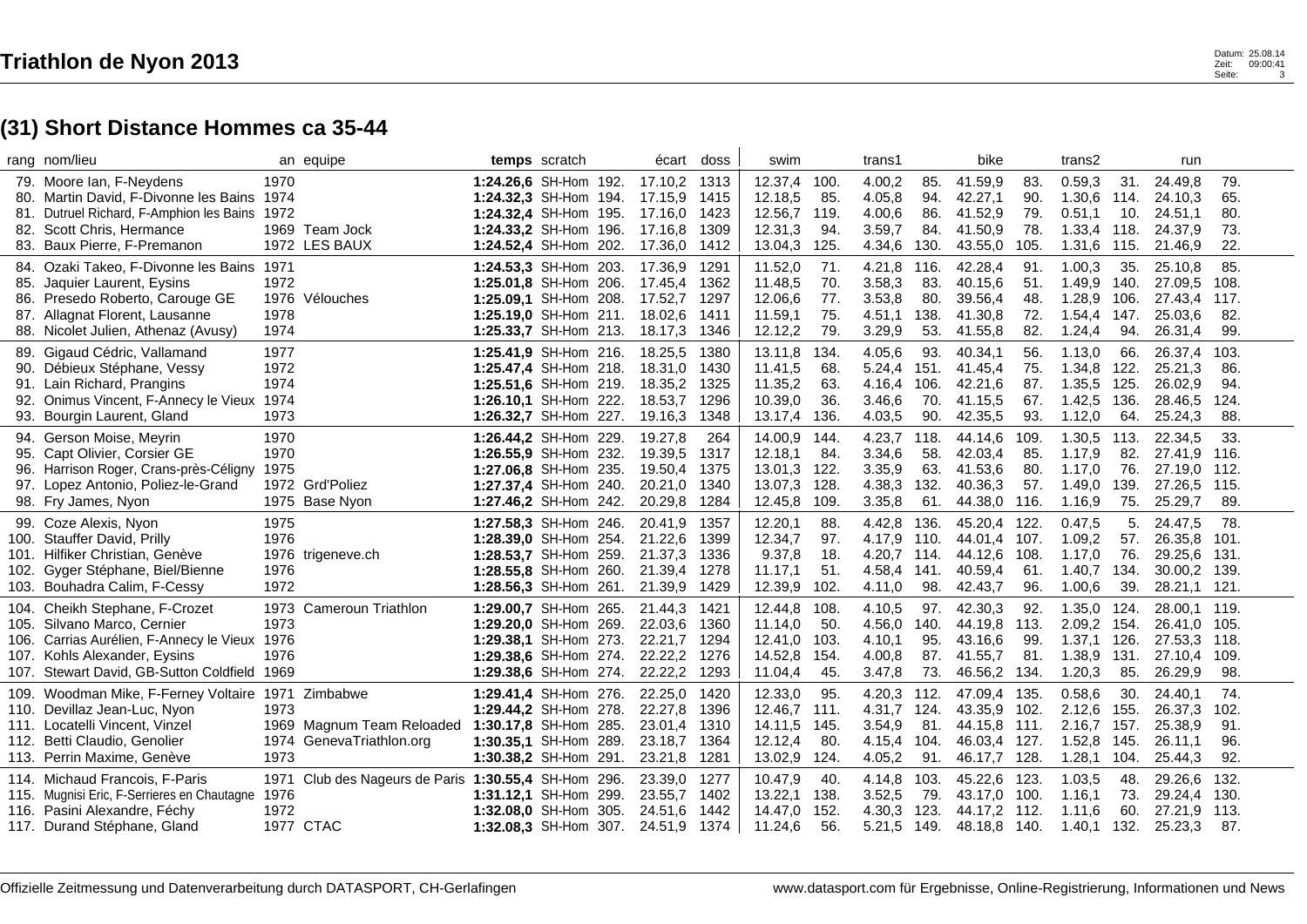|                      | rang nom/lieu                                                                                                                                                                                                               |                                   | an equipe                                                                           |                                                                                                                           | temps scratch | écart                                               | doss                                 | swim                                                     |                                    | trans1                                              |                                      | bike                                                     |                                      | trans2                                                          |                                    | run                                                                |                                     |
|----------------------|-----------------------------------------------------------------------------------------------------------------------------------------------------------------------------------------------------------------------------|-----------------------------------|-------------------------------------------------------------------------------------|---------------------------------------------------------------------------------------------------------------------------|---------------|-----------------------------------------------------|--------------------------------------|----------------------------------------------------------|------------------------------------|-----------------------------------------------------|--------------------------------------|----------------------------------------------------------|--------------------------------------|-----------------------------------------------------------------|------------------------------------|--------------------------------------------------------------------|-------------------------------------|
| 120.<br>121.         | 118. Saitta Sacha, F-Minzier<br>119. Matos Leonardo, Nyon<br>Faivre Cyril, Echandens<br>Crespo José, Renens VD<br>122. Sparkes Duncan, Céligny                                                                              | 1977<br>1976<br>1971              | 1974 GALO Mineiro<br>1974 Rushteam Ecublens                                         | 1:32.19,4 SH-Hom 313.<br>1:32.26.6 SH-Hom 314.<br>1:32.31,7 SH-Hom 315.<br>1:32.31,8 SH-Hom 316.<br>1:32.42,1 SH-Hom 319. |               | 25.03,0<br>25.10,2<br>25.15,3<br>25.15,4<br>25.25,7 | 1321<br>1377<br>1390<br>1345<br>1292 | 11.43,6<br>12.26,1<br>12.50,6<br>13.54,3<br>12.41,9      | 69.<br>90.<br>115.<br>143.<br>105. | 4.28,7<br>4.17,8<br>4.15,8<br>3.47.8<br>4.16,7      | 121.<br>109.<br>105.<br>73.<br>107.  | 43.22,4 101.<br>44.26,2<br>44.39,9<br>47.44,1<br>46.28,0 | 115.<br>117.<br>137.<br>131.         | 1.29,3 107.<br>1.27,8<br>$1.34,1$ 120.<br>1.20,5<br>0.56,3      | 102.<br>86.<br>20.                 | 31.15,4 145.<br>29.48,7<br>29.11,3<br>25.45,1<br>28.19,2 120.      | 138.<br>129.<br>93.                 |
| 123.<br>124.         | Guidetti Hervé, Lausanne<br>Petrozzi Pastor Bruno, Genève<br>125. Gauderon Olivier, Nyon<br>126. Cooke Ian, F-Gex<br>127. Nirrengarten Pierre, F-Sarrebourg 1974                                                            | 1973 BCV<br>1972<br>1971<br>1970  |                                                                                     | 1:32.50,5 SH-Hom 320.<br>1:33.02,2 SH-Hom 321.<br>1:33.07,5 SH-Hom 322.<br>1:34.29.7 SH-Hom 326.<br>1:34.31,8 SH-Hom 327. |               | 25.34,1<br>25.45,8<br>25.51,1<br>27.13,3<br>27.15,4 | 1353<br>1393<br>1301<br>1404<br>1329 | 14.21,1<br>12.33,1<br>12.47,6<br>10.07,4<br>12.36,9      | 147.<br>96.<br>113.<br>33.<br>98.  | 4.40,3<br>5.10.4<br>4.12,3<br>5.30.2<br>4.12,2      | 133.<br>145.<br>100.<br>152.<br>99.  | 44.44,6<br>45.54,1<br>46.02,8<br>50.26.8<br>44.49,3      | 118.<br>125.<br>126.<br>148.<br>120. | 1.51,5 144.<br>2.00,7<br>1.17,7<br>1.34,2<br>1.51,2 143.        | 152.<br>80.<br>121.                | 27.13,0 110.<br>27.23,9 114.<br>28.47,1<br>26.51.1<br>31.02,2 144. | 125.<br>107.                        |
| 128.<br>131.<br>132. | Touri Salim, Chancy<br>129. Crudgington Matthew, Eysins<br>130. Tacchella Davide, Rovio<br>Gamier Sebastien, F-Bons en Chablais 1973<br>Döbeli Olivier, Troinex                                                             | 1973<br>1975<br>1974<br>1975      |                                                                                     | 1:34.35.4 SH-Hom 328.<br>1:34.40,8 SH-Hom 330.<br>1:34.55,5 SH-Hom 331.<br>1:35.01.9 SH-Hom 332.<br>1:35.09,9 SH-Hom 334. |               | 27.19,0<br>27.24,4<br>27.39,1<br>27.45,5<br>27.53,5 | 1459<br>1456<br>1383<br>1359<br>1455 | 14.46.8<br>13.09,0 129.<br>15.48,9<br>11.18,8<br>11.09,9 | 151.<br>159.<br>53.<br>48.         | 4.32.8<br>4.18.7 111.<br>5.22,4<br>5.00,7<br>4.03,0 | 126.<br>150.<br>142.<br>89.          | 49.34.0<br>46.28,1<br>42.41,0<br>49.01,9<br>54.45,7      | 147.<br>132.<br>94.<br>146.<br>158.  | 1.29,7<br>1.04,4<br>1.34,8 122.<br>2.21,6<br>1.03,5             | 110.<br>51.<br>159.<br>48.         | 24.12.1<br>29.40,6 135.<br>29.28,4 133.<br>27.18,9 111.<br>24.07,8 | 67.<br>63.                          |
| 136.                 | 133. Gogniat Jean-Marc, Oulens-sous-Echallens 1973<br>134. Grancher Christophe, F-Gex<br>135. Sanchez Antonio, Bougy-Villars<br>Fivaz Sébastien, F-Yvoire<br>137. Livet Pascal, Yverdon-les-Bains                           | 1971<br>1971                      | 1972 SUZANO<br>1974 Magnum Team Reloaded 1:36.22,6 SH-Hom 342.<br>Patek Philippe SA | 1:35.35.9 SH-Hom 337.<br>1:35.47,3 SH-Hom 338.<br>1:36.35.1 SH-Hom 345.<br>1:37.00,0 SH-Hom 346.                          |               | 28.19,5<br>28.30,9<br>29.06,2<br>29.18,7<br>29.43,6 | 1376<br>1320<br>1323<br>1341<br>1339 | 12.54,9 117.<br>12.29,6<br>14.48,5<br>15.29,1<br>12.30,0 | 92.<br>153.<br>157.<br>93.         | 5.18,6<br>4.10,1<br>4.34,0<br>5.10,5<br>4.17,1      | 148.<br>95.<br>129.<br>146.<br>108.  | 44.24,2 114.<br>48.28,0<br>45.28,2<br>44.47,3<br>46.18,7 | 141.<br>124.<br>119.<br>129.         | 2.03,1<br>1.29,4 108.<br>1.45,5 137.<br>$1.30,1$ 111.<br>1.50,6 | 153.<br>142.                       | 30.55.1<br>29.10,2<br>29.46,4 137.<br>29.38,1<br>32.03,6           | 143.<br>127.<br>134.<br>148.        |
| 138.<br>139.<br>140. | Radosta Dirk, Nyon<br>Jolidon François, Grand-Saconnex 1973<br>Sievers Merten, Genève<br>141. Mortier Sébastien, F-Ville la Grand 1972 IKEA VERNIER NUMERÄR 1:38.44,4 SH-Hom 354.<br>142. Favre David, Sion                 | 1976<br>1975 Alfa                 | 1971 Slow Motion                                                                    | 1:37.25,1 SH-Hom 349.<br>1:37.35,5 SH-Hom 350.<br>1:38.21.5 SH-Hom 351.<br>1:39.32,5 SH-Hom 358.                          |               | 30.08,7<br>30.19,1<br>31.05,1<br>31.28,0<br>32.16,1 | 1330<br>1458<br>1312<br>1378<br>1461 | 13.28,0<br>13.05,8<br>12.38,0<br>15.38,4<br>13.10,8 131. | 139.<br>127.<br>101.<br>158.       | 4.30.2<br>4.35,5<br>5.06,1<br>4.52,2<br>5.39,1      | 122.<br>131.<br>143.<br>139.<br>156. | 45.03.3<br>46.19,4<br>46.28,7<br>47.22,8<br>48.59,5      | 121.<br>130.<br>133.<br>136.<br>143. | 1.26,0<br>1.46,2 138.<br>$1.33,2$ 117.<br>1.40,1<br>3.02,9      | 100.<br>132.<br>161.               | 32.57,6<br>31.48,6<br>32.35,5<br>29.10,9<br>28.40,2 122.           | 156.<br>146.<br>153.<br>128.        |
| 143.<br>145.         | Rossier Thomas, Sion<br>144. Vaccaro Stefano, Gland<br>Royson James, Genève<br>146. Charpantidis Christos, Lausanne<br>147. Kikkert Quint, NL-Hoek van Holland 1976                                                         | 1978 Alfa<br>1973<br>1977<br>1970 |                                                                                     | 1:39.32,7 SH-Hom 359.<br>1:39.53.0 SH-Hom 362.<br>1:40.19,9 SH-Hom 365.<br>1:41.22,8 SH-Hom 371.<br>1:41.41,9 SH-Hom 373. |               | 32.16,3<br>32.36,6<br>33.03,5<br>34.06,4<br>34.25,5 | 1460<br>1434<br>1328<br>1315<br>1365 | 13.11,0<br>13.05,6<br>12.28,4<br>12.04,7<br>13.42,5      | 132.<br>126.<br>91.<br>76.<br>140. | 5.36,0<br>4.42,5 135.<br>4.21,4<br>4.40,6<br>4.32,3 | 154.<br>-115.<br>134.<br>125.        | 48.54,9<br>48.01,4<br>49.01,2<br>53.16,6<br>43.47,9      | 142.<br>139.<br>144.<br>152.<br>104. | 3.10,4<br>1.17,4<br>2.00,5<br>1.38,6<br>1.00,5                  | 162.<br>79.<br>151.<br>129.<br>37. | 28.40,4<br>32.46,1<br>32.28,4 151.<br>29.42,3<br>38.38,7           | 123.<br>154.<br>136.<br>159.        |
|                      | 148. Kressig Reto, Nyon<br>149. Taranto Stephen, F-Prevessin Moens 1969<br>150. Lin Po-Chi, Belmont-sur-Lausanne 1978<br>151. De La Fuente Faustino, Renens VD 1977 Triathlon Club Renens<br>152. Buri Fabrizio, Pregassona | 1969<br>1970                      | Team Triathlon Capriasca 1:44.30,0 SH-Hom 387.                                      | 1:43.12,3 SH-Hom 379.<br>1:43.31,6 SH-Hom 380.<br>1:44.01,1 SH-Hom 382.<br>1:44.20,2 SH-Hom 384.                          |               | 35.55,9<br>36.15,2<br>36.44,7<br>37.03,8<br>37.13,6 | 1318<br>1314<br>1307<br>1349<br>1366 | 12.52,1<br>9.59,7<br>12.19,8<br>17.23,8<br>14.14,5       | 116.<br>30.<br>87.<br>161.<br>146. | 4.28,1<br>5.12,9<br>5.43.0<br>5.35,8<br>4.45,2      | 120.<br>147.<br>158.<br>153.<br>137. | 54.14,9<br>56.02,9<br>51.05,2<br>54.11,2<br>49.01,5      | 156.<br>160.<br>150.<br>155.<br>145. | 0.59,7<br>1.28,1<br>2.37,0<br>0.57,7<br>1.38,8                  | 32.<br>104.<br>160.<br>25.<br>130. | 30.37,5<br>30.48,0<br>32.16.1<br>26.11,7<br>34.50,0                | 141.<br>142.<br>149.<br>97.<br>158. |
| 155.                 | 153. Assefi Darius, Belmont-sur-Lausanne 1972<br>154. Milos Rodolfo, Gland<br>Kyer Kevin, Villars-sous-Yens<br>156. Haeni Oliver, Bernex                                                                                    | 1970<br>1976 Kyer<br>1973         |                                                                                     | 1:45.33,6 SH-Hom 389.<br>1:47.46.3 SH-Hom 391.<br>1:48.12,0 SH-Hom 392.<br>1:48.48,8 SH-Hom 394.                          |               | 38.17,2<br>40.29,9<br>40.55,6<br>41.32,4            | 1371<br>1300<br>1406<br>1439         | 12.44,5<br>14.56,6<br>18.53,7<br>14.44,4                 | 107.<br>155.<br>162.<br>149.       | 5.07,7 144.<br>5.36,0 154.<br>6.25,2<br>6.34,7      | 160.<br>161.                         | 55.15,8<br>52.51,9<br>47.50.9<br>54.31,8 157.            | 159.<br>151.<br>138.                 | 1.53,1 146.<br>1.49,9 140.<br>2.13,7<br>1.03,4                  | 156.                               | 30.32,5<br>32.31,9<br>32.48,5<br>47. 31.54,5 147.                  | 140.<br>-152.<br>155.               |

 $\mathbf{r}$